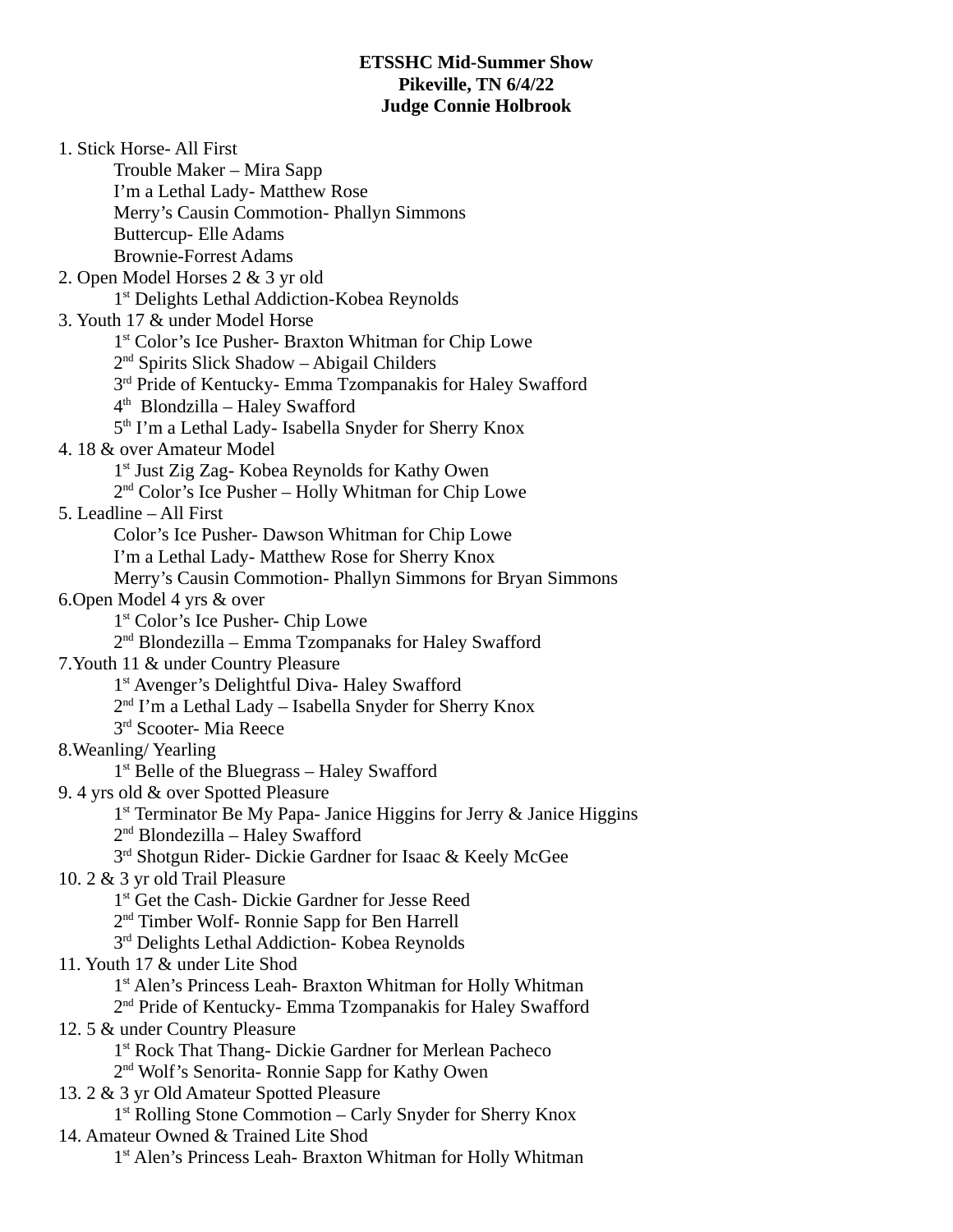2<sup>nd</sup> A Spotted JFK- Kaylea Simmons for Bryon Simmons 3<sup>rd</sup> Knox A Million- Gina Sparkes 15. Youth 11 & under Trail Pleasure 1<sup>st</sup> Rpride of Kentucky – Haley Swafford 2<sup>nd</sup> Merry's Causin Commotion – Braelyn Simmons for Bryan Simmons 3 rd Scooter – Mice Reece 16. 2 & 3 yr old Lite Shod 1<sup>st</sup> Kentucky Thunder- Tammy Sapp for Sapp & Brumagen 17.4 yr old & over Country Pleasure 1<sup>st</sup> Wolf's After Party- Ronnie Sapp for Jason & Lisa Simmons 2<sup>nd</sup> She's Major Money- Dickie Gardner for Sarah Beth Thomas 18. Amateur Owned & Trained Trail Pleasure 1<sup>st</sup> I'm a Secret Keeper- Chip Lowe 2<sup>nd</sup> Merry's Causin Commotion- Braelyn Simmons for Bryan Simmons 3<sup>rd</sup> Knox A Million- Gina Sparkes 4 th The Black Rain- Chelsey Trussell 19. Youth 12-17 Spotted Pleasure 1 st Blondezilla – Emma Tzompankis for Haley Swafford 2<sup>nd</sup> Spirits Slick Shadow- Abigail Childers 3<sup>rd</sup> Color's Ice Pusher- Braxton Whitman for Chip Lowe 4 th Shotgun Rider- Dakota Gardner for Isacc & Keely McGee 5<sup>th</sup> Luminais Lady- Carly Snyder for Sherry Knox 20. 2 & 3 yr old Amateur Trail Pleasure 1<sup>st</sup> Delight's Lethal Addiction- Kobea Reynolds 21. Amateur Open Shod 1 st Knox A Million- Gina Sparkes 2<sup>nd</sup> Chester Chico- Christy Trussell for Callie Pendergrass 22. Youth Pleasure Racking 1<sup>st</sup> Radio N 3D- Megan Staly for James Beach 2<sup>nd</sup> The Wildfire Chaser- Chelsey Trussell 3<sup>rd</sup> Spirits Slick Shadow- Abigail Childers 4 th Color's Ice Pusher- Braxton Whitman for Chip Lowe 5<sup>th</sup> Tequilla – Andrew Caldwell 23. 2 & 3 yr old Amateur Country Pleasure 1<sup>st</sup> Get the Cash- Isaac McGee for Jesse Reed 24. Youth 12-17 Country Pleasure 1<sup>st</sup> Get the Cash- Dakota Gardner for Rick Roberson 2<sup>nd</sup> Avenger's Delightful Diva- Emma Tzompnakis for Haley Swafford  $3<sup>rd</sup>$  Trigger- Meleah Songer 25. SSH Trail Pleasure Racking 1<sup>st</sup> Young Money- Shawna Farmer 2<sup>nd</sup> Bojangles John Wayne- James Beach 3<sup>rd</sup> Miner's Rambling Girl- Kobea Reynolds 4 th Dixie Songbird- Sherry Bickford 5<sup>th</sup> Radio N 3D- Haily Beach for James Beach 26. 5 & under Amateur Country Pleasure 1<sup>st</sup> Wolf's After Party- Jason Simmons for Jason & Lisa Simmons 27. 5 & under Amateur Trail Pleasure 1<sup>st</sup> Dangerous Company- Isaac McGee for Rick Roberson 2<sup>nd</sup> Queen of Commotion- Shawna Farmer 28. Youth 11 & under Spotted Pleasure 1<sup>st</sup> Blondezilla- Haley Swafford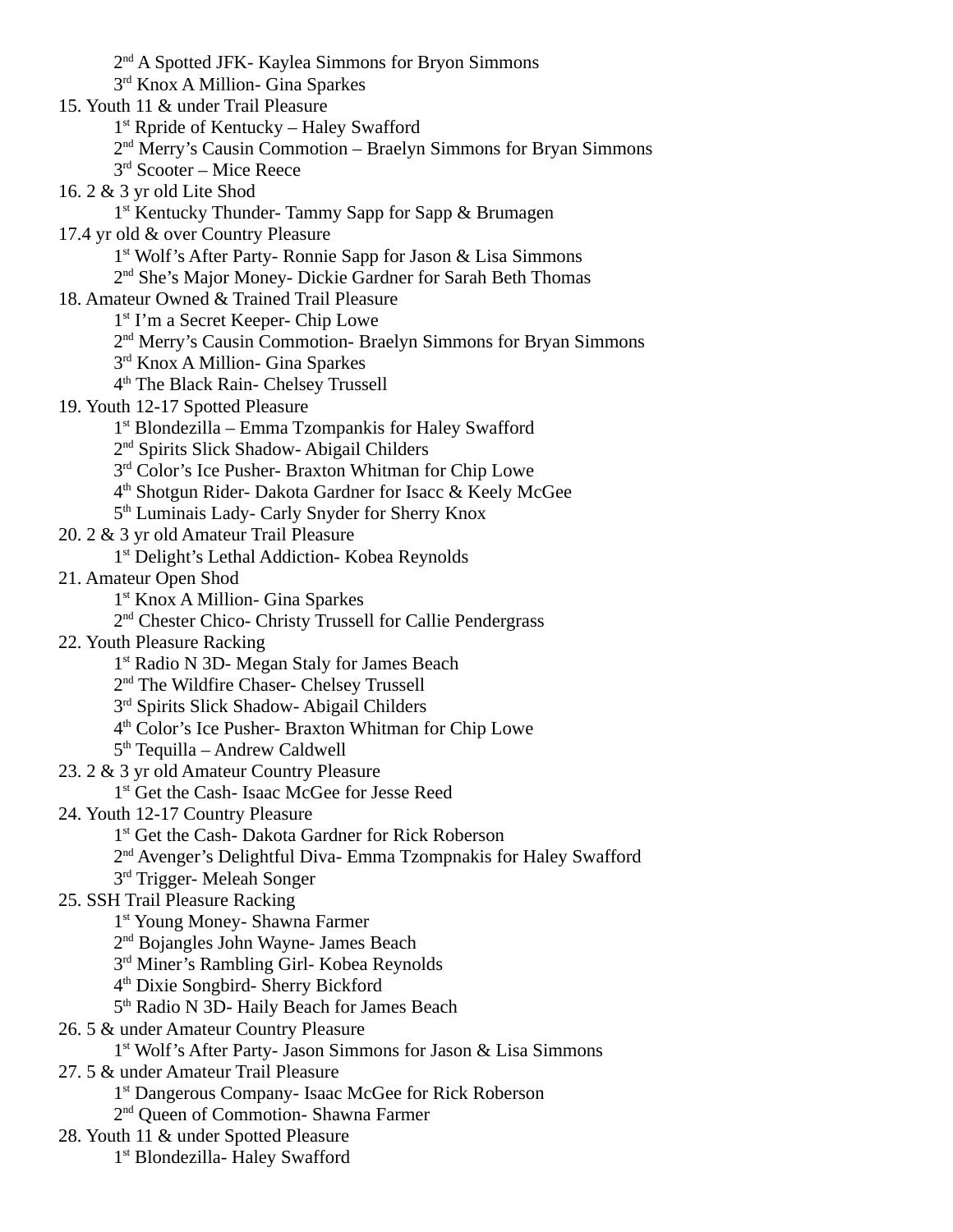29. 2 & 3 yr old Spotted Pleasure 1<sup>st</sup> Rolling Stone Commotion- Ronnie Sapp for Sherry Knox 30. 4 & over Amateur Country Pleasure 1<sup>st</sup> She's Major Money- Sarah Beth Thomas 2<sup>nd</sup> Wolf's After Party- Jason Simmons for Jason & Lisa Simmons 3<sup>rd</sup> PowerHouse Red Rose- Isaac McGee 4 th Trigger- Meleah Songer 31. 5 & under Trail Pleasure 1<sup>st</sup> Dangerous Company- Dickie Gardner for Rick Roberson 2<sup>nd</sup> Queen of Commotion- Ronnie Sapp for Shawna Farmer 32. SSH Country Pleasure Racking 1<sup>st</sup> Rawhides Rowdy Nightshade- Erin Stolz for James Beach 2<sup>nd</sup> Miner's Rambling Girl- Kobea Reynolds 33. Youth 12-17 Trail Pleasure 1<sup>st</sup> Dangerous Company- Cheyanne Gardner for Rick Roberson 2<sup>nd</sup> Merry's Causin Commotion- Kaylea Simmons for Bryan Simmons 3<sup>rd</sup> Pride of Kentucky – Emma Tzompenakis for Haley Swafford 4 th I'm A Secret Keeper- Braxton Whitman for Chip Lowe 5<sup>th</sup> The Black Rain- Chelsey Trussell 34. 4 yr old & over Lite Shod 1<sup>st</sup> Just a Few Dollars More- Dickie Gardner for Sarah Beth Thomas 2<sup>nd</sup> A Spotted JFK- Hailey Simmons for Bryan Simmons 3<sup>rd</sup> Knox A Million- Gina Sparkes 35. Country Pleasure Amateur Owned & Trained 1 st PowerHouses Red Rose- Isaac McGee 36. 2 & 3 yr old Open Shod No entries 37. Amateur Owned & Trained Spotted Pleasure 1<sup>st</sup> Miner's Rambling Girl- Kobea Reynolds 2<sup>nd</sup> Terminator Be My Papa- Janice Higgins for Jerry & Janice Higgins 3<sup>rd</sup> Young Money- Shawna Farmer 4 th Dixie Songbird- Sherry Bickford 5<sup>th</sup> Color's Ice Pusher- Chip Lowe 38. 4 yr old & over Amateur Trail Pleasure 1<sup>st</sup> Dangerous Company- Isaac McGee for Rick Roberson 2<sup>nd</sup> Wolf's Total Eclipse- Tammy Sapp 3<sup>rd</sup> Knox A Million- Gina Sparkes 39. 2 & 3 yr old Amateur Lite Shod 1<sup>st</sup> Kentucky Thunder- Tammy Sapp for Sapp & Brumagen 40. 2 & 3 yr old Country Pleasure 1<sup>st</sup> Cget the Cash- Dickie Gardner for Jesse Reed 41. 4 yr old & over Amateur Spotted Pleasure 1<sup>st</sup> Young Money- Shawna Farmer 2<sup>nd</sup> Terminator Be My Papa= Janice Higgins for Jerry & Janice Higgins 3<sup>rd</sup> Shotgun Rider-Keely McGee for Isaac & Keely McGee 4 th Fatty Patty- Jeremiah Johnson 42. 4 yr old & over Trail Pleasure 1<sup>st</sup> Rock That Thang- Dickie Gardner for Merleene Pacheco 2<sup>nd</sup> Knox A Million- Gina Sparkes 43. Youth 17 & under Open Shod 1<sup>st</sup> Pride of Kentucky- Haley Swafford 44. 4 yr old & over Amateur Lite Shod